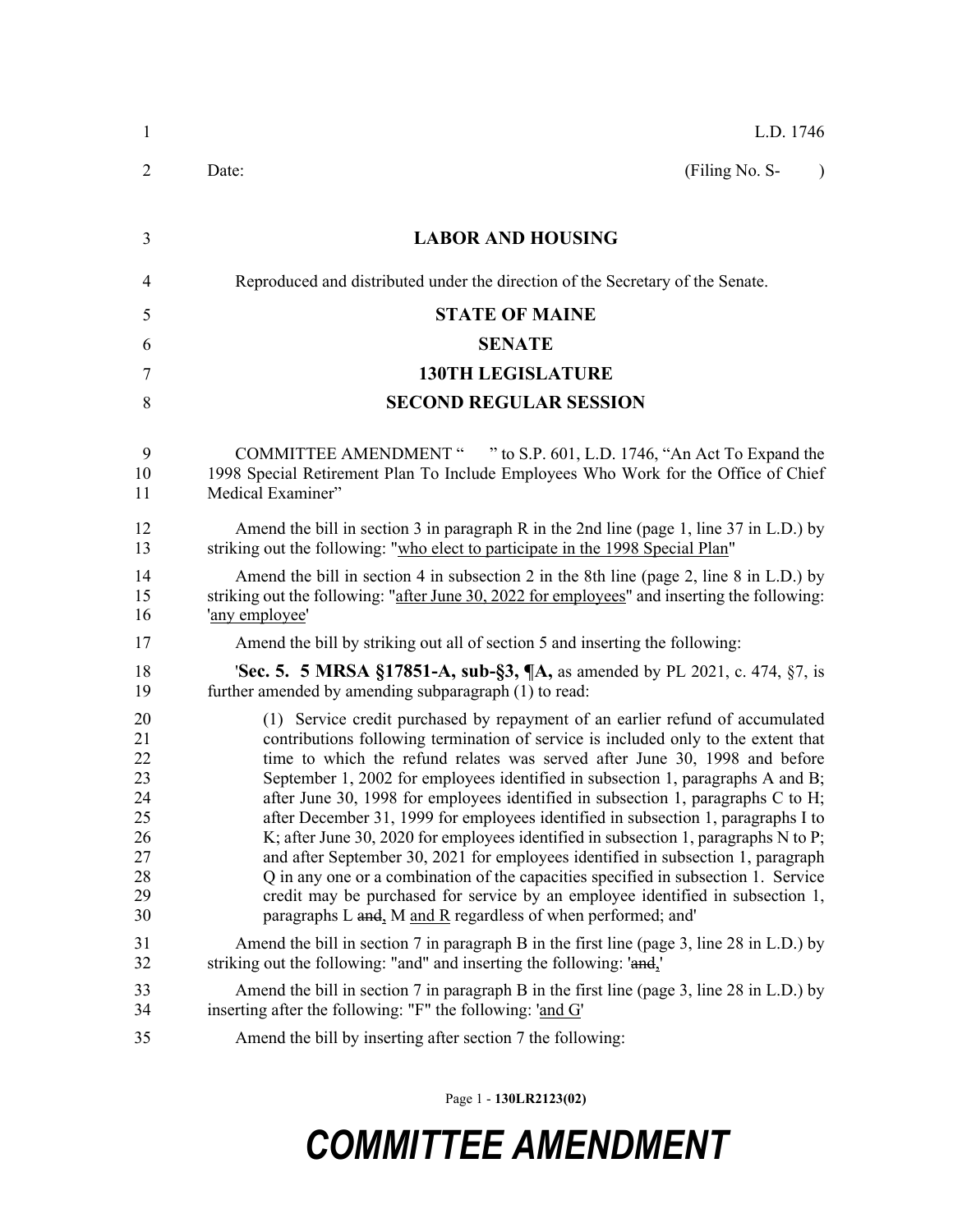| 1                                            | <b>Sec. 8. 5 MRSA §17851-A, sub-§4, <math>\P G</math></b> is enacted to read:                                                                                                                                                                                                                                                                                                                                                                                                          |                |                     |  |
|----------------------------------------------|----------------------------------------------------------------------------------------------------------------------------------------------------------------------------------------------------------------------------------------------------------------------------------------------------------------------------------------------------------------------------------------------------------------------------------------------------------------------------------------|----------------|---------------------|--|
| 2<br>3<br>$\overline{4}$<br>5<br>6<br>$\tau$ | G. The service retirement benefit of a member to whom subsection 1, paragraph R<br>applies and who qualifies for service retirement benefits under subsection 2 must be<br>computed under section 17852, subsection 1, paragraph A on the basis of all of the<br>member's creditable service in the capacity specified in subsection 1, paragraph R,<br>regardless of when that creditable service was earned, except that for a member<br>qualifying under subsection 2, paragraph B: |                |                     |  |
| 8<br>9<br>10                                 | (1) If the member had 10 years of service on July 1, 1993, the benefit must be<br>reduced as provided in section 17852, subsection 3, paragraphs A and B for each<br>year the member's age precedes 55 years of age; or                                                                                                                                                                                                                                                                |                |                     |  |
| 11<br>12<br>13                               | (2) If the member had fewer than 10 years of creditable service on July 1, 1993,<br>the benefit must be reduced by 6% for each year that the member's age precedes<br>55 years of age.'                                                                                                                                                                                                                                                                                                |                |                     |  |
| 14                                           | Amend the bill by striking out all of section 9 and inserting the following:                                                                                                                                                                                                                                                                                                                                                                                                           |                |                     |  |
| 15<br>16                                     | <b>Sec. 9. Appropriations and allocations.</b> The following appropriations and<br>allocations are made.                                                                                                                                                                                                                                                                                                                                                                               |                |                     |  |
| 17                                           | <b>ATTORNEY GENERAL, DEPARTMENT OF THE</b>                                                                                                                                                                                                                                                                                                                                                                                                                                             |                |                     |  |
| 18                                           | <b>Chief Medical Examiner - Office of 0412</b>                                                                                                                                                                                                                                                                                                                                                                                                                                         |                |                     |  |
| 19<br>20<br>21                               | Initiative: Provides funds for the prospective costs for employees in the employment of the<br>Office of Chief Medical Examiner within the Department of the Attorney General to<br>participate in the 1998 Special Plan.                                                                                                                                                                                                                                                              |                |                     |  |
| 22<br>23<br>24                               | <b>GENERAL FUND</b><br><b>Personal Services</b>                                                                                                                                                                                                                                                                                                                                                                                                                                        | 2021-22<br>\$0 | 2022-23<br>\$35,787 |  |
| 25                                           | <b>GENERAL FUND TOTAL</b>                                                                                                                                                                                                                                                                                                                                                                                                                                                              | \$0            | \$35,787            |  |
| 26                                           | <b>Chief Medical Examiner - Office of 0412</b>                                                                                                                                                                                                                                                                                                                                                                                                                                         |                |                     |  |
| 27<br>28<br>29                               | Initiative: Allocates funds for the prospective costs for employees in the employment of<br>the Office of Chief Medical Examiner within the Department of the Attorney General to<br>participate in the 1998 Special Plan.                                                                                                                                                                                                                                                             |                |                     |  |
| 30<br>31<br>32                               | <b>FEDERAL EXPENDITURES FUND</b><br>Personal Services                                                                                                                                                                                                                                                                                                                                                                                                                                  | 2021-22<br>\$0 | 2022-23<br>\$1,403  |  |
| 33<br>34                                     | FEDERAL EXPENDITURES FUND TOTAL                                                                                                                                                                                                                                                                                                                                                                                                                                                        | \$0            | \$1,403             |  |
| 35                                           | ATTORNEY GENERAL, DEPARTMENT OF THE                                                                                                                                                                                                                                                                                                                                                                                                                                                    |                |                     |  |
| 36<br>37                                     | <b>DEPARTMENT TOTALS</b>                                                                                                                                                                                                                                                                                                                                                                                                                                                               | 2021-22        | 2022-23             |  |
| 38<br>39<br>40                               | <b>GENERAL FUND</b><br><b>FEDERAL EXPENDITURES FUND</b>                                                                                                                                                                                                                                                                                                                                                                                                                                | \$0<br>\$0     | \$35,787<br>\$1,403 |  |
| 41                                           | DEPARTMENT TOTAL - ALL FUNDS                                                                                                                                                                                                                                                                                                                                                                                                                                                           | \$0            | \$37,190            |  |

Page 2 - **130LR2123(02)**

# *COMMITTEE AMENDMENT*